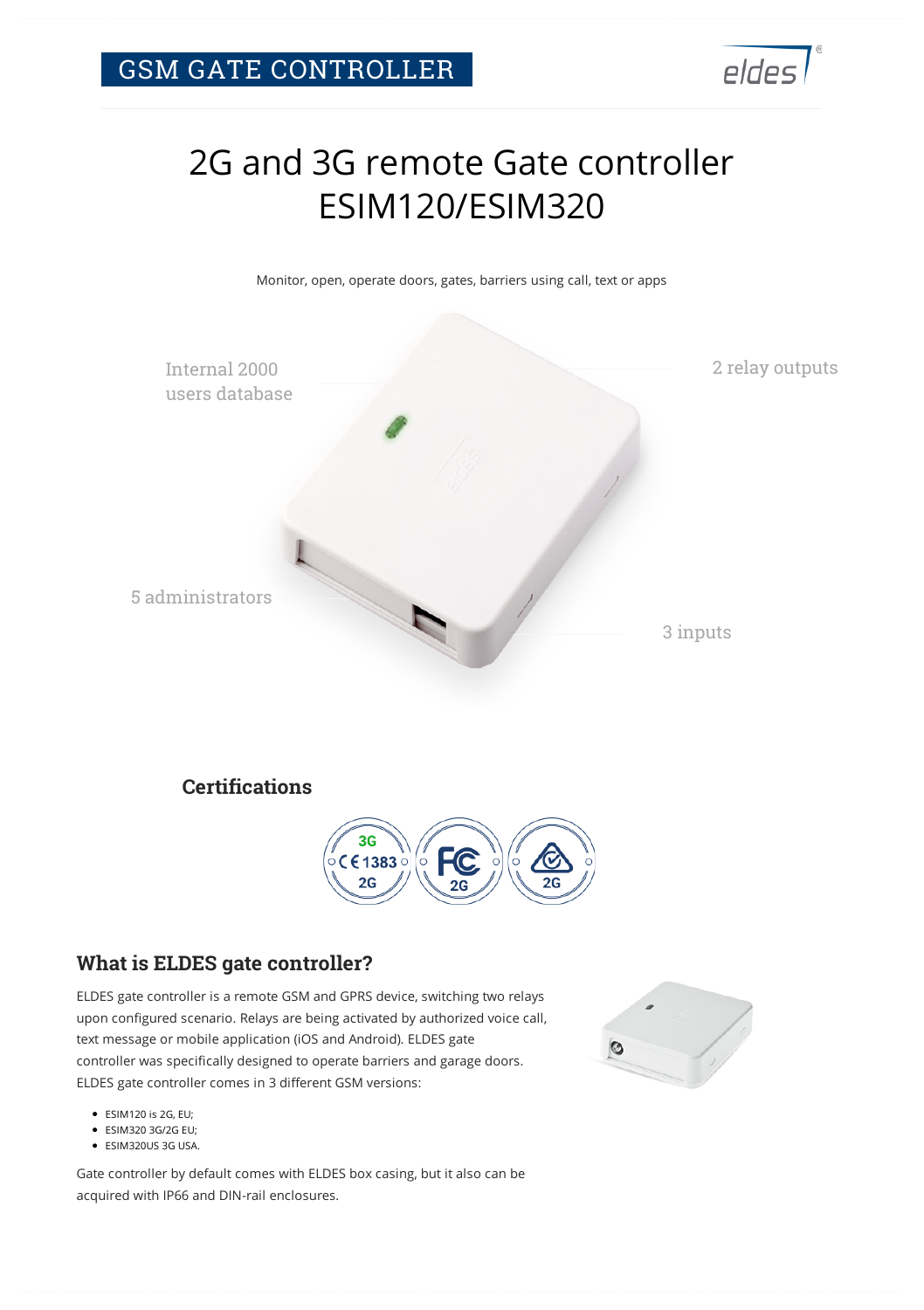#### **How ESIM120/ESIM320 operates?**

Gate controller has 3 inputs to monitor the state and 2 relay outputs to control the appliances, using SMS, Call, mobile APP or [widget.](https://play.google.com/store/apps/details?id=lt.eldes.smartgate.appswidget) Device will provide device, input status, using SMS or call. Includes scheduler, event counter and remote user database management using [ELDES configuration tool,](https://eldesalarms.com/product/configuration-tool/) SMS message or [ELDES Cloud.](https://eldesalarms.com/product/cloud-services/) With ELDES Cloud functionality you can set up your client database online, which makes it valuable for small business use.

Most popular ELDES gate controller application – entrance barriers and garage doors. First, user database has to be sent to the device (locally or remotely). Authorized users then can trigger relays' output, using call, text or mobile applications. If user mobile number is recognized in the database, relay is being triggered.

There are many possible applications for ESIM120 and ESIM320 – water pumps, valves switching and monitoring, industrial heating, computer server restarting – to name a few.



#### **Main features**

Manual output control by free of charge phone call. Automatic output control in accordance with the scheduled time.

Configurable output pulse duration and automatic date and time synchronization.

Up to 5 administrators for system configuration by SMS text messages, acceptance of input alarm SMS text messages, output control by SMS text message and free of charge phone call.

Internal user database capacity – up to 2000 users for output control by free of charge phone call.

User phone number validity limitation in accordance with a set deadline (date/time) or number of rings to the system. Output control restriction for users in accordance with the specified weekdays and time.

Event log of 1000 events containing date and time as well as administrator/user phone number and user name who controlled the output.

3 inputs with customizable alarm texts for notification on gate state or in case it gets jammed.

Periodic self-test notification by SMS text message to administrator phone number.